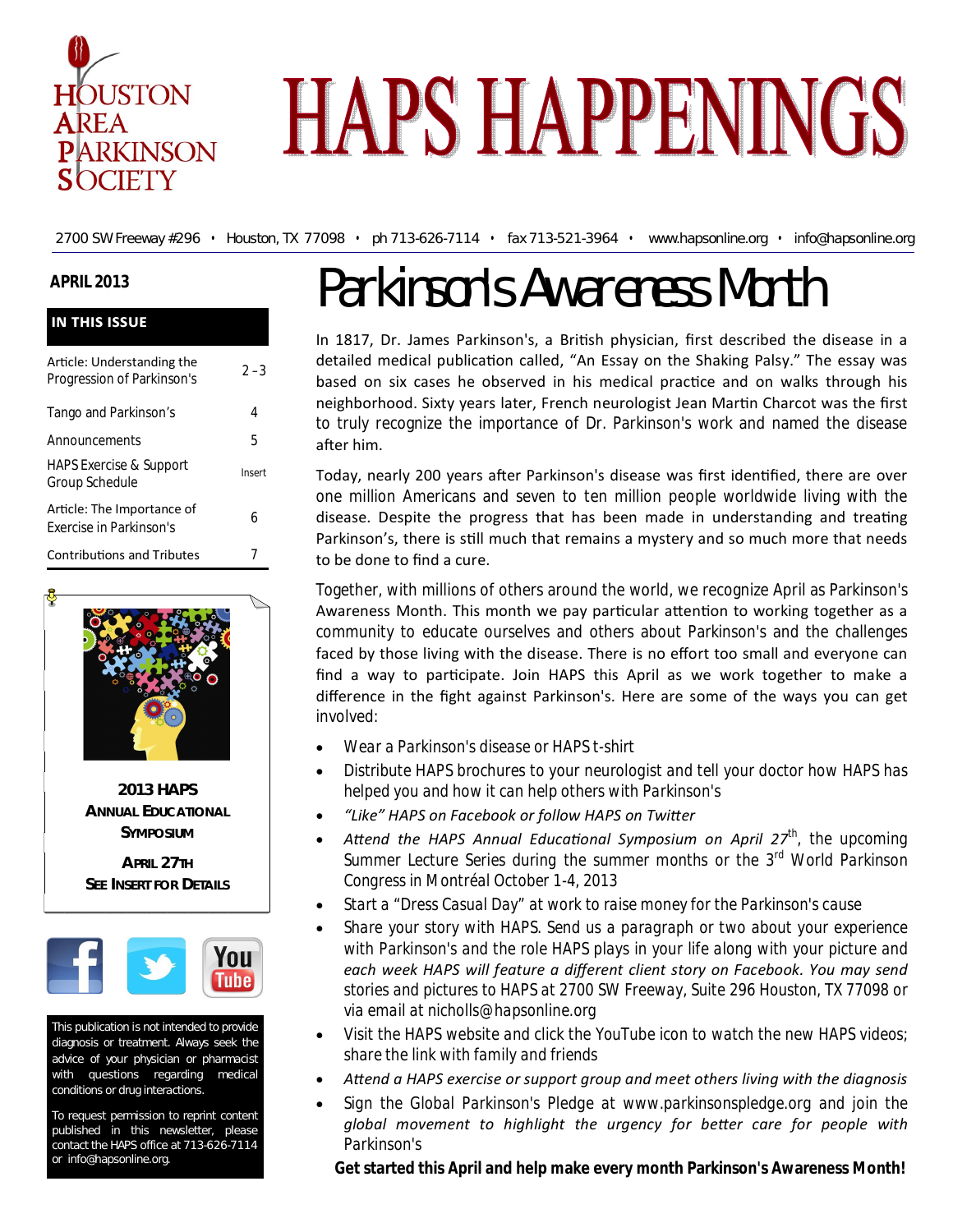# Understanding the Progression of Parkinson's

## By Ronald F. Pfeiffer, MD

When a diagnosis of Parkinson's disease (PD) is made, one of the first things that my patients and their loved ones ask is, "What is going to happen? How is this disease going to progress?" As doctors, we do our best to help people with PD and families to understand the disease and the changes that may occur in the future.

First, I tell my patients, PD progresses slowly. There is time to prepare for changes because they develop gradually rather than suddenly.

Second, I believe it is important to let people with PD know that the manner in which the disease develops and progresses varies greatly from person to person. Some people may have trouble with a particular symptom, such as tremor, that another person never will experience at all. This variability applies also to the place at which Parkinson's disease progresses. Some people experience only mild symptoms for many years, and respond well to medications. For others, the disease may progress more quickly.

Currently it may not be possible to predict how someone's PD will progress or to provide treatments to slow its course, but research shows that the average lifespan of people with PD is only slightly less than people without it. There are many strategies that can help people with PD to manage the disease most effectively over the years and to feel their best.

#### **MOVEMENT SYMPTOMS AND COMPLICATIONS**

It is likely that what brings someone to the doctor for a suspected PD diagnosis is one of the movement symptoms, such as tremor, slowness or rigidity. Most people initially will experience one of these symptoms on one side of the body and want to know: will those symptoms extend to the opposite side of the body?

For some people with PD, their symptoms remain confined to one side of the body for a considerable time, but in most people, movement symptoms will progress to the other side of the body, although they are likely to be less severe on the more recently affected side.

Most people with PD eventually will experience some level of movement fluctuations, which are caused by the medications used to treat PD. Studies show that 15 years after PD diagnosis, more than 90 percent of people will be aware of a gradual shortening of the duration of benefit from a dose of levodopa, which is termed "wearing-off" and more than 90 percent of people will be experiencing dyskinesia — that is, involuntary twisting and writhing movements.

These two types of fluctuations occur when people with PD have been treated for some time with levodopa, which is the goldstandard therapy for movement symptoms. "Wearing-off" usually begins, on average, around six years after levodopa was first prescribed, although it may appear much earlier in some persons. For most people, though not all, it is not particularly severe or disabling and wearing-off time occupies less than a quarter of the waking day. The same is true of dyskinesia. More than a decade after starting levodopa therapy, as many as 50 percent of people with PD report that the dyskinesia they are experiencing is not disabling; only 12 percent describe it as severe.

#### **COMMON NONMOTOR SYMPTOMS**

In recent years, recognition has grown that the most troubling issues for many people living with PD are nonmotor symptoms, which are features of PD that have little or nothing to do with movement. It is important for people with PD to be aware of these nonmotor symptoms so that they can recognize them and discuss them with their doctor. Effective treatment is often available.

*Falls:* Falls are an important concern; more than 80 percent of people with PD experience falls within 15 years of diagnosis. Although medications generally do not eliminate the balance impairment that often leads to falls, and falls cannot be completely prevented, measures that will reduce significantly the risk of falling can be undertaken. Physical and occupational therapists can help reduce the risk through such strategies as exercise programs or simple changes in the home.

**Orthostatic hypotension (low blood pressure):** Some 35 percent of people with PD, within 15 years of diagnosis, will experience orthostatic hypotension (OH), which is a drop in blood pressure that occurs when a person stands up. For most people, this will mean feeling dizzy and lightheaded when getting up from a chair or out of bed. If OH is severe, it can lead to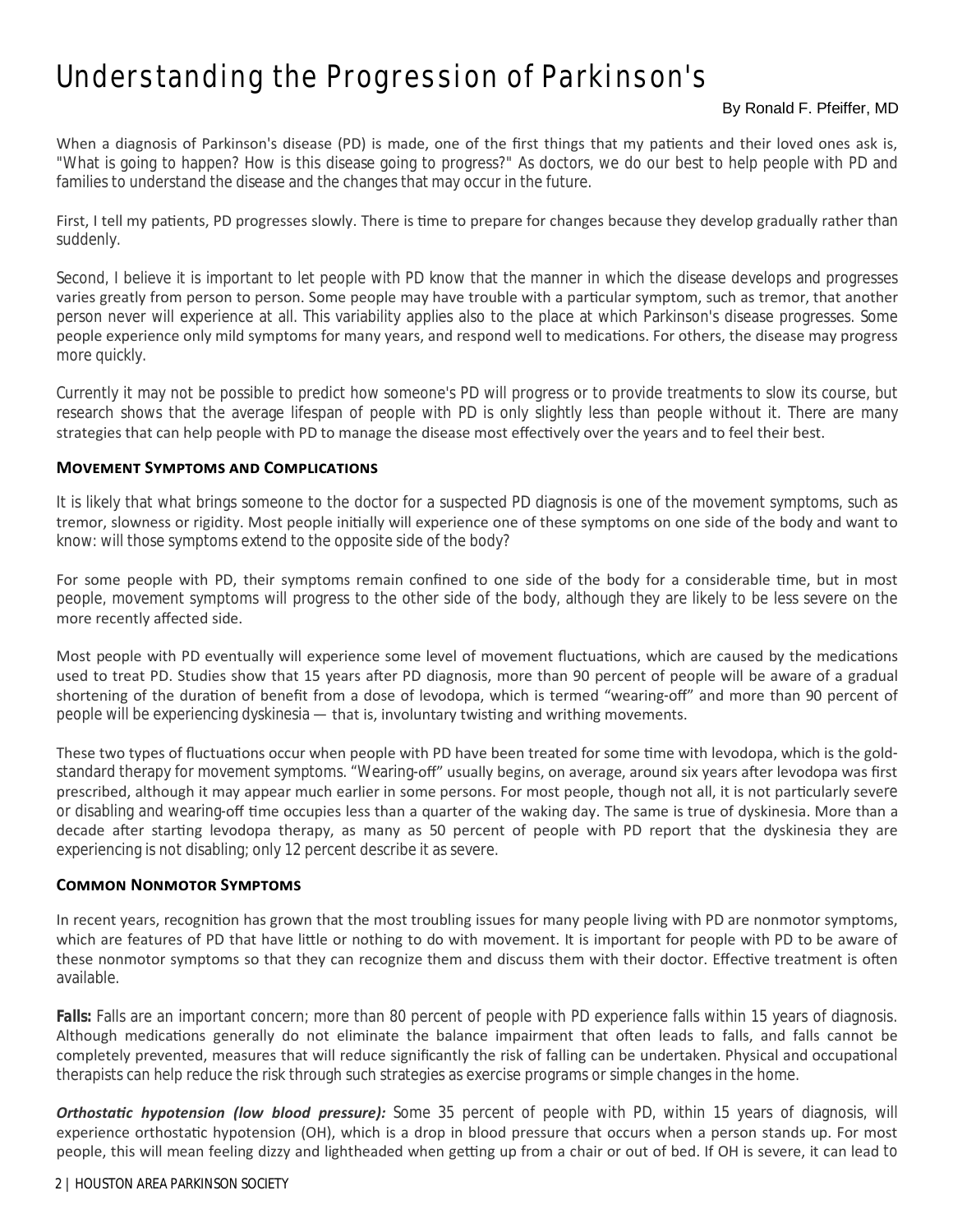falls and even to a loss of consciousness. There are a variety of causes for this condition — from PD itself, to the medications used to treat it, to dehydration — and for each of these there are strategies (including medications) available to treat it.

**Bladder and bowel problems:** Issues with gastrointestinal and urinary functions are relatively common, with about 40 percent of people with PD experiencing urinary difficulties within 15 years of diagnosis. For many people, this means frequency; for a smaller percentage, it may mean incontinence. Constipation is also common; about 40 percent of people with PD use laxatives on a daily basis by 20 years after diagnosis.

**Cognitive changes:** The prospect of cognitive change — impairment of memory and other thought processes — can be of greater concern than anything else for someone who is newly diagnosed with PD. Such changes do occur, but they happen slowly and do not necessarily become severe. Among people who have had PD for 15 years, significant cognitive difficulty has developed in just under 50 percent, but about 35 percent have only mild difficulty and 15 percent have experienced no significant changes. The a changes in thinking and memory that occur with PD are not identical to those of Alzheimer's disease and often are less severe or disabling.

*Hallucinations:* The medicines used to treat PD can sometimes cause hallucinations. More rarely, hallucinations appear as part of PD itself. Although about 50 percent of people with PD will experience them within 15 years, medication adjustments can often reduce and sometimes eliminate hallucinations completely.

## **LIVING WELL WITH PD**

How can a person ensure that his or her PD is managed most effectively? Here are some strategies:

*See a specialist:* An important step is to see that the person receives care from a neurologist who specializes in PD — ideally a movement disorders specialist. People with PD who live too far from a specialist should consider seeing a knowledgeable general neurologist on a regular basis, and then traveling a longer distance to see a specialist a few times a year.

*Build a health care team:* Beyond simply seeing their neurologist, people with PD should take advantage of the other health care professionals who can help make their lives easier. Physical therapists can help a person improve strength, balance and flexibility; occupational therapists can suggest ways to make the home environment more accessible and reduce the risk of falls; speech therapists can help a person feel more at ease in social situations.

**Take medications on time:** People with PD should be sure to take all of the medicines that the doctor prescribes, and to take them on time. This can be difficult to manage if a person is taking medicine every few hours, but PD medications will be most effective at controlling symptoms when they are taken at the times prescribed. If problems with the medications are encountered, discuss this with the treating neurologist so that medication adjustments can be made. For some individuals, deep brain stimulation surgery may be an appropriate treatment approach.

*Read and learn about PD:* What you do not know, you fear, and what you fear can make life with PD much more difficult to manage. People with PD should be sure to educate themselves by reading, learning, attending support groups — and seeking information from groups like PDF.

*Exercise:* Exercise can help a person with PD maintain and even improve mobility. Recent studies have shown that people who exercise regularly are more successful in managing their PD. Although all types of exercise (aerobic, resistance, yoga even boxing!) are helpful, recent studies have suggested that Tai Chi and dance therapy might be particularly beneficial in addressing the balance impairment and other movement difficulties associated with PD. Even more exciting, there is some developing evidence that exercise may actually slow PD progression, although this has not been definitively proven.

**Expect the best, plan for the worst:** Everyone can benefit from planning ahead for health care and retirement, but for someone with PD, such planning is even more important. For example, many people continue to work after PD has been diagnosed. Although the decision when to tell an employer about PD, or when to stop working, is entirely individual, it may be beneficial to think about this earlier rather than later, in order to arrange for accommodations and to plan a solid financial future.

People with PD should consider discussing issues like driving and long-term care with loved ones before they become immediate issues. Although a diagnosis of PD doesn't by itself make driving dangerous, PD progression and the medications used to treat PD can result in problems such as slowed reaction time and excessive drowsiness that make driving unsafe.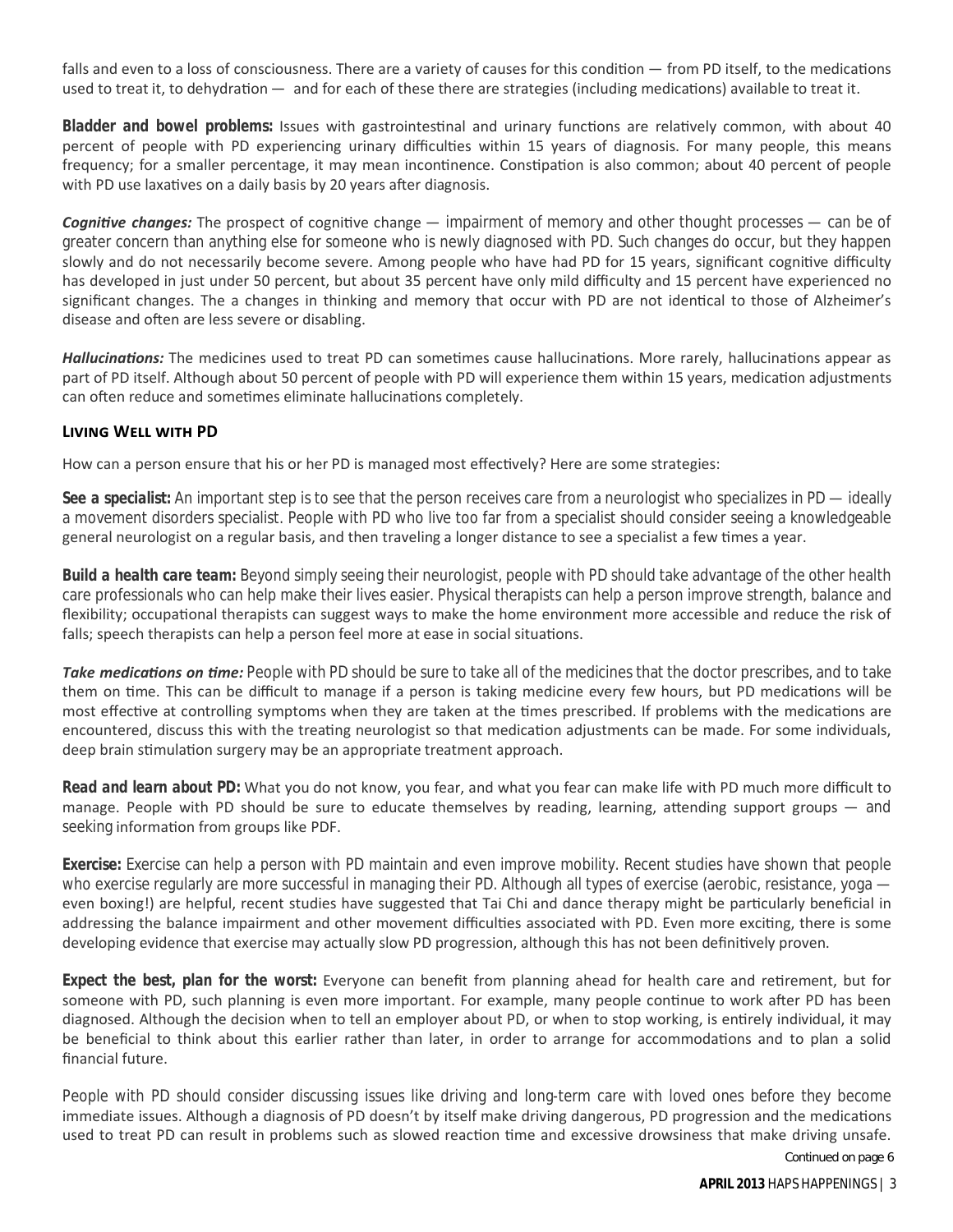# **Tango for Parkinson's**

Research on the benefits of Tango for people with Parkinson's is not new, but the topic has generated significant attention since Gammon Earhart, PT, Ph.D, started studying differences in movement patterns between people with Parkinson's disease and those without the disease. She wanted to explore the phenomenon of "freezing" or the sudden, temporary inability to move, common for some people with Parkinson's as they turn around. Hearing about a study involving older adults at high risk for falls and the improved balance they experienced through learning to dance Agentine Tango prompted Dr. Earhart's research path. Could learning to dance Tango also improve balance for those living with Parkinson's disease?

For Dr. Earhart, it made sense – Tango uses many of the movements such as balance, turning, starting,

stopping and walking backwards that can be a struggle for people with Parkinson's. Learning to dance the Tango could provide an opportunity to learn new ways of moving and apply those strategies to real life, so she formally began studying Tango and

how it affected people with Parkinson's.

In 2010 and 2011, Dr. Earhart received funding through the Parkinson's Disease Foundation's International Research Grants Program. Her study included 52 participants with Parkinson's disease who were experiencing problems with balance and movement. Under the supervision of Dr. Earhart and her colleagues, half of the participants were assigned to take Tango lessons for one year and the other half simply maintained their normal activities. The results showed that many of the participants involved in the Tango activity showed improvement in their Parkinson's symptoms while those not involved in Tango experienced either no change or worsened Parkinson's symptoms.

Dr. Earhart and her colleagues also found that the group of participants who had learned Tango showed increased participation in leisure, social and household activities not found in the group who didn't participate in learning Tango.

Dr. Earhart and her colleagues published these findings in two medical journals and now she is starting her next research topic, investigating the role

exercise plays in slowing or stopping the changes that take place in the brain with Parkinson's.

Based on Dr. Earhart's research on Tango, HAPS initiated a ten week pilot project in the fall of 2008. The results were amazing and participants demanded more! In February 2009, HAPS began a weekly Tango class that has grown to include an additional weekly beginner class offered in partnership with the Parkinson Foundation of Harris County, and dance parties known as Milongas which are held several times a year. Over the past four years, HAPS Tango dancers have found that participating in weekly Tango classes have improved their balance and movement. Additionally, participants reported having greater connections with others and decreased isolation.

The initial success of the Tango class prompted

HAPS to explore other types of dance as alternative options to traditional exercise. In the spring of 2009, HAPS began a weekly *Dance for Parkinson's* class offered in partnership with the Houston Ballet, modeled after the groundbreaking

program started by Mark Morris Dance Company and Brooklyn Parkinson Group in New York. This group is held at the Houston Ballet's Center for Dance and features live piano accompaniment and various types of dance styles in seated and standing activities.

HAPS is proud to offer innovative programming to the Parkinson's community and we hope that you will join us on the dance floor. For more information about the Tango classes or *Dance for Parkinson's*, contact the HAPS office at 713-626-7114.

**Reference: Parkinson's Disease Foundation. 2013. Teaching tango for Parkinson's.** *News and Review, Winter 2013,* **3.** 



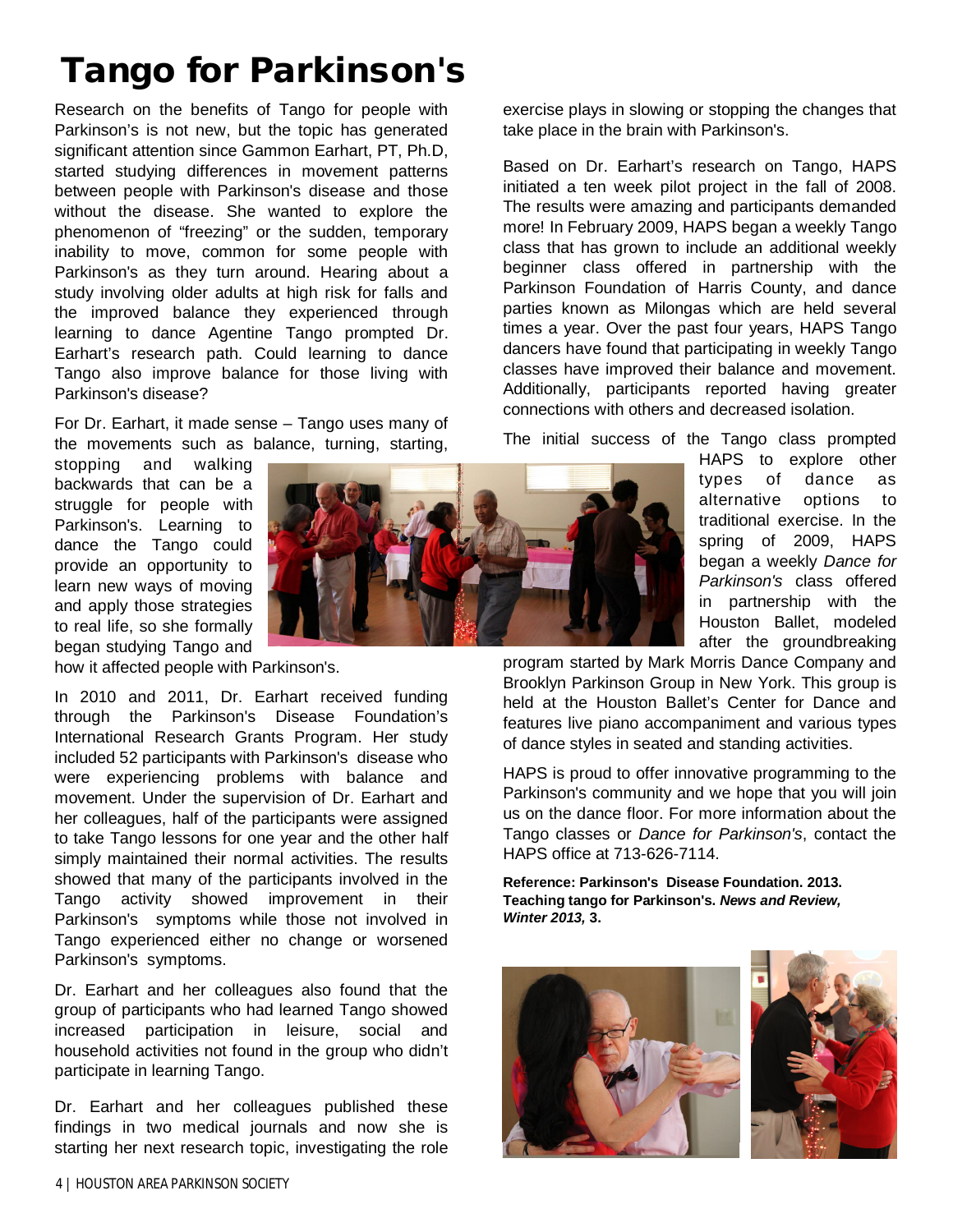# **Join Parkinson's Disease Foundation's Special PD ExpertBriefing in Recognition of April's Parkinson's Awareness Month**

# **Medical Therapies: What's in the Parkinson's Pipeline?**

Tuesday, April 16 12:00—1:00pm CST

# **Kapil D. Sethi, M.D., F.R.C.P., Georgia Health Sciences System, Augusta, GA**

Available online or by phone. Pre-registration is highly recommended. 1-800-457-6676 or pdf.org/parkinsononline

This series has been made possible by educational grants from AbbVie Inc., Teva Neuroscience and UCB Inc.



# **HELP HAPS REACH 1,000 "LIKES" on FACEBOOK**

We need your help to spread the word about HAPS services and raise awareness of Parkinson's disease. Please tell your friends to tell their friends to "Like" us on Facebook. Help us reach 1,000 "Likes" by October!

# **NEW CYPRESS AREA EXERCISE GROUP**

Beginning May 7th HAPS will offer a new exercise group in the Cypress area.

> **Tuesdays 12:00—1:00 pm**

**HealthSouth Rehabilitation Hospital of Cypress**

**13031 Wortham Center Drive Houston, TX 77065**

Participation is limited—call Alfonso Hernandez for more information at 713-520-8670.

# **PROGRESS FOR PARKINSON'S**



Miss Fairview 2013 Whitney Wylie is back in pursuit of the Miss Texas crown. She held a frozen yogurt fundraiser for HAPS on Monday, March 18<sup>th</sup> as she continues to promote her platform, *Progress for Parkinson's*. This initiative, inspired by her grandmother who had Parkinson's, aims to raise awareness of the disease and advocates for the importance of finding a cure. Thanks Whitney for your ongoing support and good luck in the competition!

**DBS DISCUSSION GROUP**

Learn more about Deep Brain Stimulation as a treatment option for Parkinson's. This session will explore the surgical procedure; how DBS works; who is a good candidate; which Parkinson's symptoms benefit most and for how long; what to expect before and after surgery; and what defines DBS success.

> **PRESENTERS Dr. Richard Simpson Dr. Eugene Lai**

**Wednesday, May 8, 2013** 6:00-8:00 pm 2700 SW Freeway Houston, TX 77098

Call 713-626-7114 or email crist@hapsonline.org to register

Presented in partnership with Medtronic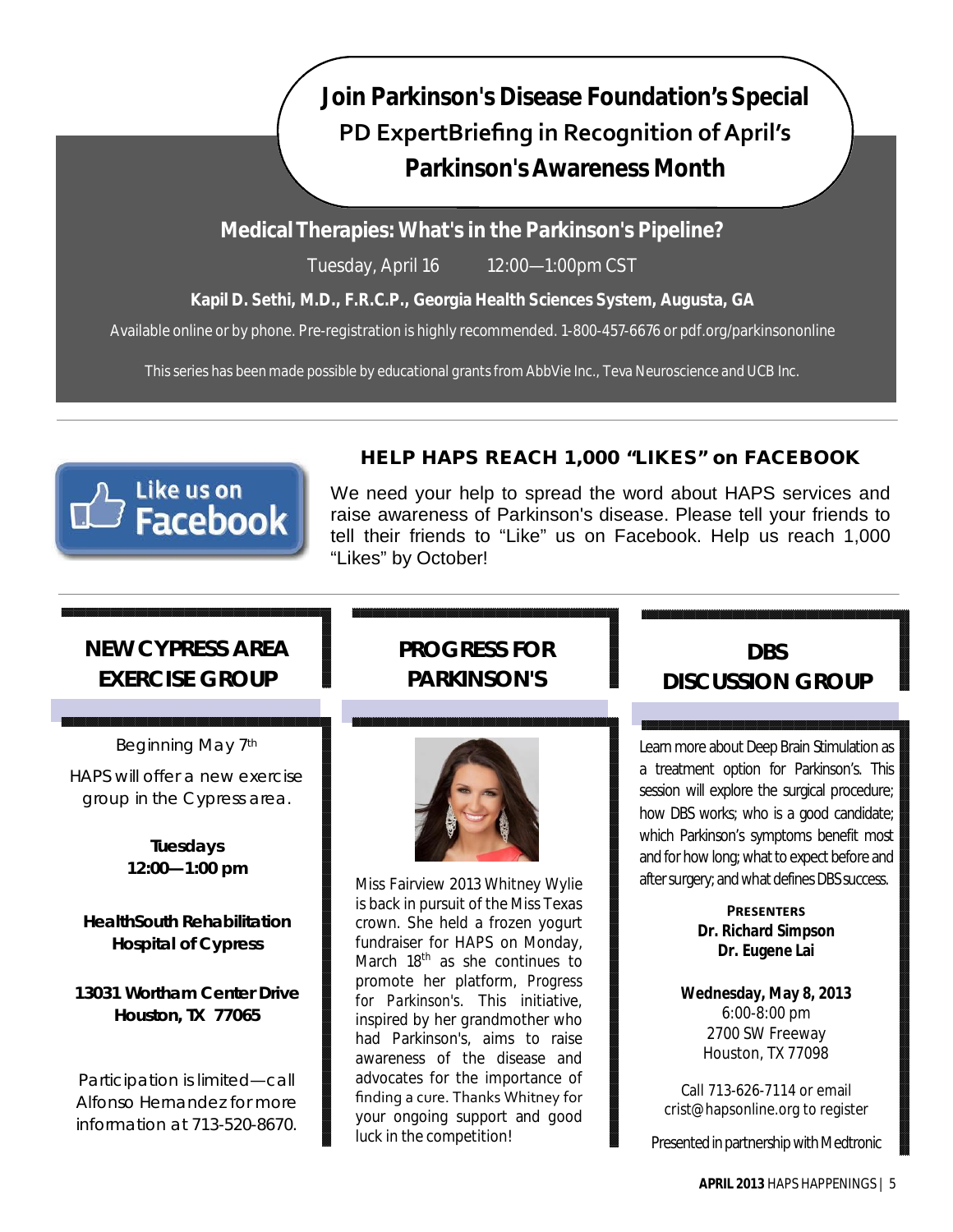#### **Progression** continued from page 3

Long-term care needs also become important as PD progresses. Advance planning that takes into account both family support and finances is important to avoid situations in which care decisions must be made on an emergency basis and choices might be limited.

**Build connections, expect resilience:** In other disease areas, such as cancer, research indicates that one factor in determining why some people fare better than others is "resilience." Boiled down, resilience comes from the supportive relationships and meaning that we create in our lives. For a person with PD, it can mean finding an enjoyable social group — whether PDrelated or not  $-$  spending time with family, having a beloved pet, or taking a walk each day. It means striking a healthy balance between the management of PD and maintenance of the important connections and activities that ensure that life isn't just about the disease.

## **CONCLUSION**

PD progression is a complex subject that involves the inter-relationship of disease pathology, symptoms and treatments. In looking at disease progression, it is natural to primarily focus attention on the process of improving treatments, but it also is important to focus on "life progression" as a whole — how people with PD can take an active role in managing their PD in the context of living happy and successful lives.

*Dr. Pfeiffer is Professor and Vice Chair, Department of Neurology and Director, Division of NeurodegeneraƟve Diseases at the University of Tennessee Health Science Center in Memphis, TN.*

This article was originally published in the Spring 2013 edition of the Parkinson's Disease Foundation (PDF) quarterly newsletter, News & Review. It is reprinted, in its entirety, with permission from PDF. For other publications, please visit www.pdf.org.

# The Importance of Exercise in Parkinson's Disease **By Stanley Fisher, MD**

The importance of exercise for healthy people as well as people with chronic illnesses cannot be overemphasized for multiple reasons. It produces essential well-being, maintains physical endurance and strength, helps with fall prevention, improves aerobic activities, safeguards against vascular disease and obesity as well as other innumerable benefits.

In patients with Parkinson's disease, the importance of exercise goes way beyond those accepted parameters. One of the cardinal features of Parkinson's disease is poverty of spontaneous movements. Even very early in the disease process, patients who develop Parkinson's have decreased spontaneous movements, which over a long period of time create, through inactivity, dramatic changes in multiple structures including joints, ligaments, tendons and muscles. It has been documented in many studies that one of the first presenting complaints of patients with

Parkinson's disease when seen in the movement disorder clinic, is shoulder pain on the side initially affected by the disease. It is very possible that this phenomenon is due to a decrease in spontaneous movements, and it is my experience that it is often relieved by treatment and aggressive exercise. Therefore, daily stretching and range of motion exercise can prevent development of pain and stiffness, and slows down the arthritic changes that otherwise would develop in patients with advancing Parkinsonism. Another mechanical advantage of exercise comes from maintaining the ability to walk safely in patients who developed balance problems and freezing of gait. Lack of effective treatment led to the research on the rehabilitative techniques that are most helpful in the treatment and arrest of symptoms related to freezing of gait. One of the most effective therapies discovered is walking at a rate setup by a machine, like treadmill exercise.

In addition to those simple benefits, from the very early history of Parkinson's disease researchers noticed that intense exercise creates not only a sense of well-being, but improves Parkinsonian symptoms immediately after completion as measured by the improvement in UPDRS and "time up and go" testing. The aggressive exercise routine in the laboratory animals studied showed protective effect against the toxin-induced Parkinsonism on multiple occasions. The Cleveland Clinic research on tandem cycling, where a Parkinson's patient is forced to cycle at the rate setup by the stronger leader, showed lasting improvement in symptoms similar to low dose of dopaminergic agonist. There has been consistent evidence in animal research that shows an increase in specific chemicals in the brain called neurotrophic factors after aggressive exercise that may potentially result in some protection against the disease and contribute to slowing down the disease progression. This data, however, requires confirmation.

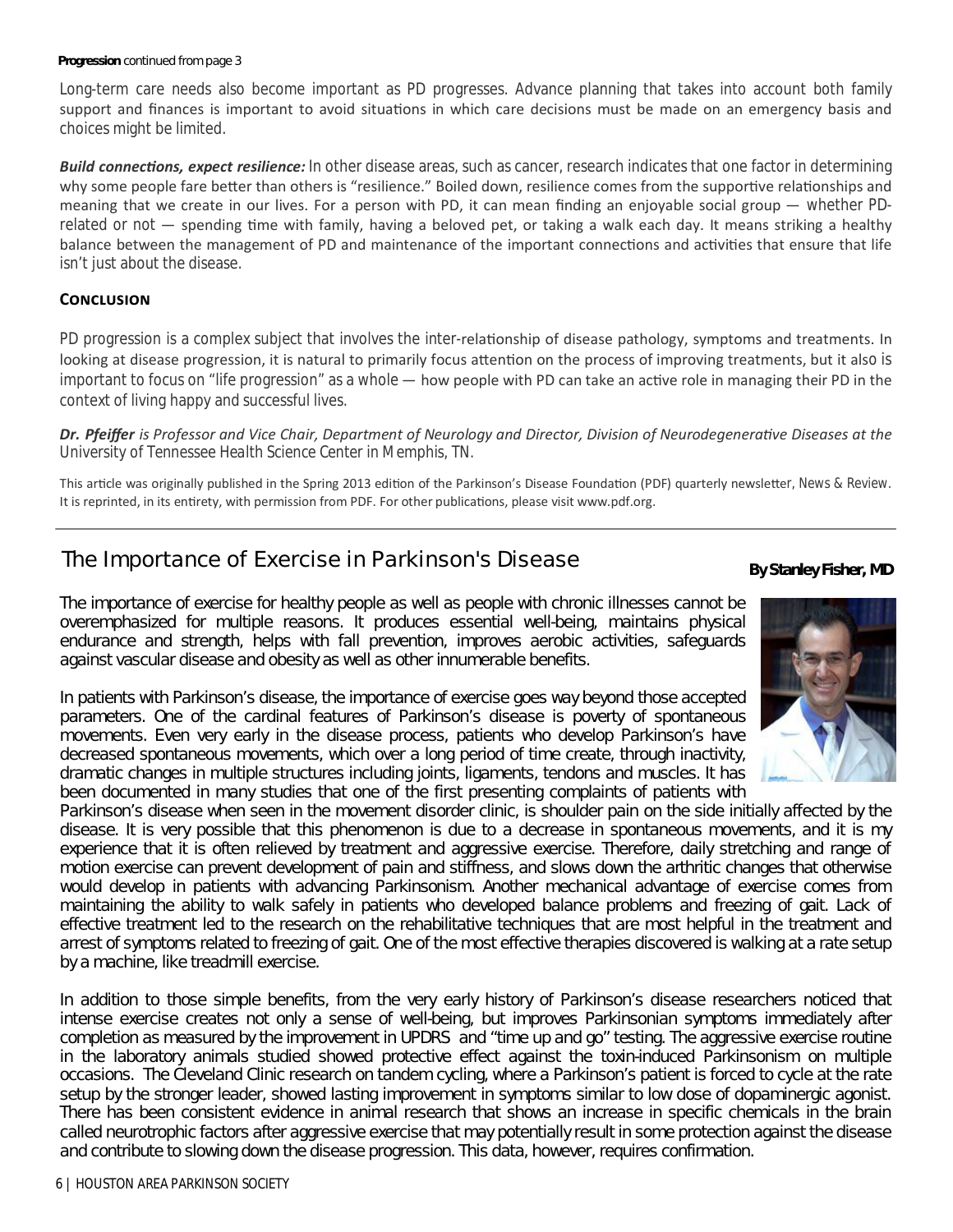# CONTRIBUTIONS

We are extremely grateful to the following individuals for their generous support of HAPS. Without the continued support of our donors, none of our programs or services would be possible.

# **IN MEMORY**

*Joe Brown* Diane and Alan Levin Gregg, Toby, Ryan and Ariel Brown

> *Mike Driscoll* Stacy and Lawrence Ewing Clayton Spikes Donna Woods Stephen Smith Marco Hurtado Ann Yarborough Barrie and Larry Ewing

> > *Alfred Plaschke* Hannelore Plaschke

*Lawrence Rice* Diane and Alan Levin

*Louise M. Henckel* Diane James and Helen Oates

*James Russell* Michael Jordan Ruth Nasseff Joseph J. Ablan Karen and George Charette

*B.W. Stripling* Phyllis and Morgan Prince Jan and Buddy Castleberry

# **GIFTS**

Jonathan Shear Mrs. John Wildenthal Dr. Terry and Martha Satterwhite Joyce Gilbreath Jo Rae Crofton Marilyn and Ralph Warner Cynthia Crellen Michael Kingman

# **IN HONOR**

*George A. Bourgeois III* Sherry and George Bourgeois, Jr.

> *Raymond Hankamer* Camille Hankamer

*Margaret Romeo* Michael Romeo

*Henry Earl* Anne and Mike McKann

*Madhureeta Achari, MD* Sarah Selleck Robin McClung

King Banerjee Sarah Loudermilk

While we make every effort to be accurate and thorough, it is possible to accidently omit or misspell a name. Please contact the *HAPS* office with corrections.

**Exercise** continued from previous page

What does not require any further confirmation is the overwhelming affect of exercise in patients with Parkinson's disease on every level from maintenance of basic activities of daily living, prevention of falls and improvement in range of motion to aerobic health and feeling of well-being.

In addition, there has been overwhelming evidence that persistent physical exercise also slows down the cognitive decline in patients with neurodegenerative dementias. Since a certain proportion of patients with Parkinson's disease are at risk of developing dementia that is an added bonus of regular exercise.

It is more important to exercise than to decide what to do. To begin you have to see your physician and be evaluated on the safety of exercise for you. Most of the patients have to start with physical therapy in order to learn safe and appropriate exercise before they venture on their own. High level patients may go to the fitness centers and work with personal trainers. It is less important what you decide to do: be it pure range of motion and stretching exercise like yoga and Pilates combined with mild aerobics, or doing something as complex as ballroom dancing—the benefit is obvious. For the patients with advanced disease who are prevented from doing strenuous exercise by their symptoms or by freezing of gait, there are specialized centers that can utilize robotically assisted technology to help them to overcome those symptoms and maintain the function at the current level.

*Dr. Stanley Fisher, MD is Co-Director, Movement Disorders and Neuro-rehabilitation Center and member of the HAPS Medical Advisory Board. His primary interests include medical and surgical treatment of Parkinson's disease, tremor, dystonias, and Tourette's syndrome, as*  well as Neurological Rehabilitation utilizing intrathecal baclofen and botulinum toxin. An internationally recognized expert in the field of *Neuromodulation, Dr. Fisher collaborates extensively with the researchers and engineers at the Center for Neuromotor and Biomechanics Research and is a member of the faculty of the Department of Health and Human Performance at the University of Houston.*